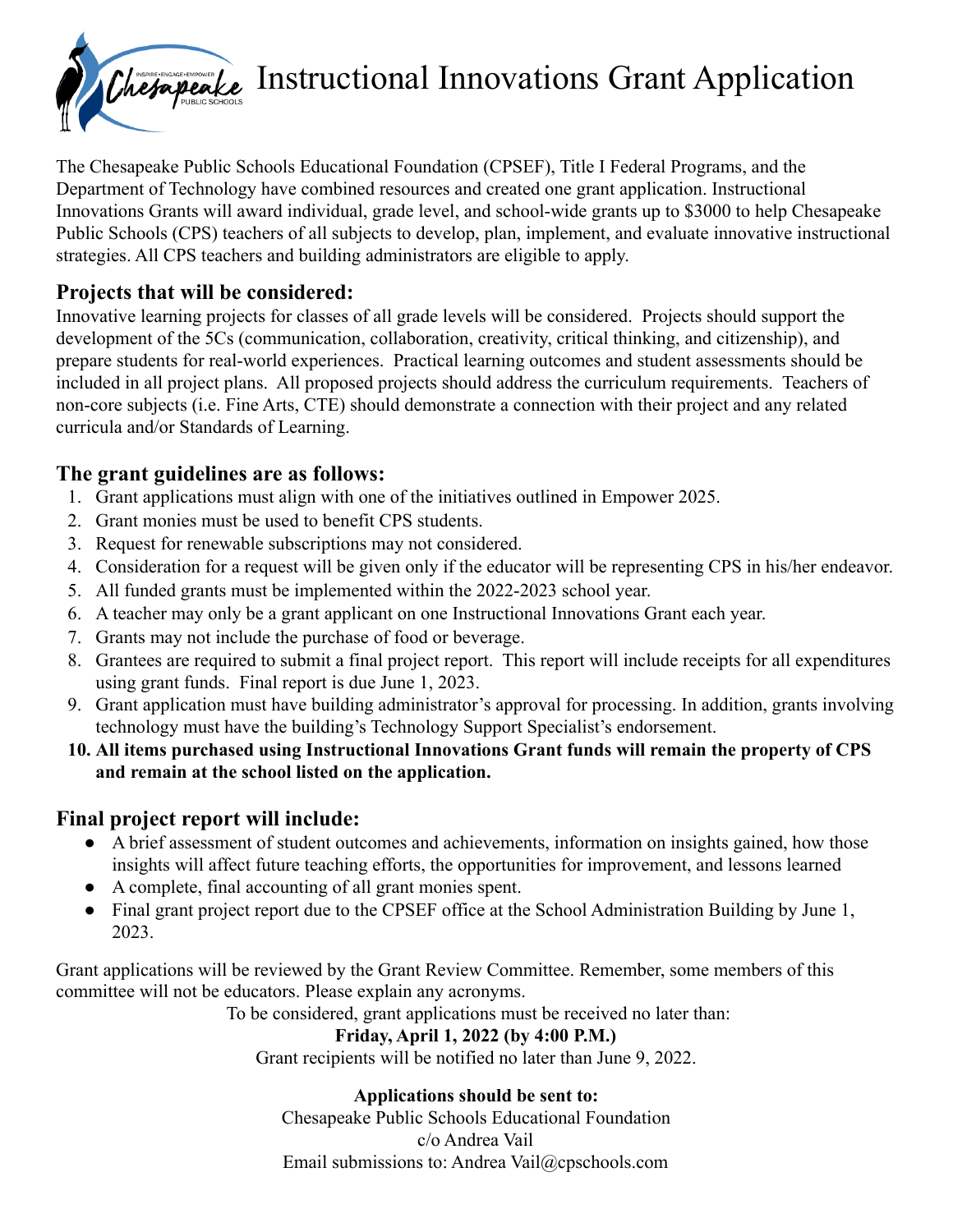

## 2022-2023 Instructional Innovations Grant Application

Cover Page – This page will not be given to reviewers.

Project Title:

Applicant Name(s):

Applicant Email Address(es)

School:

School Administrator Contact:

Subject Area/Grade Level:

Date when project will begin with student involvement:

Grant Amount Requested:

**PLEASE NOTE:** If software or computer equipment is listed, the school's Technology Support Specialist or Department of Technology representative must sign here:

I, certify that the software or technology equipment listed below is within Chesapeake Public Schools' technology standards.

Technology Representative's Signature: \_\_\_\_\_\_\_\_\_\_\_\_\_\_\_\_\_\_\_\_\_\_\_\_\_\_\_\_\_\_\_\_\_\_\_\_\_\_\_\_\_\_\_\_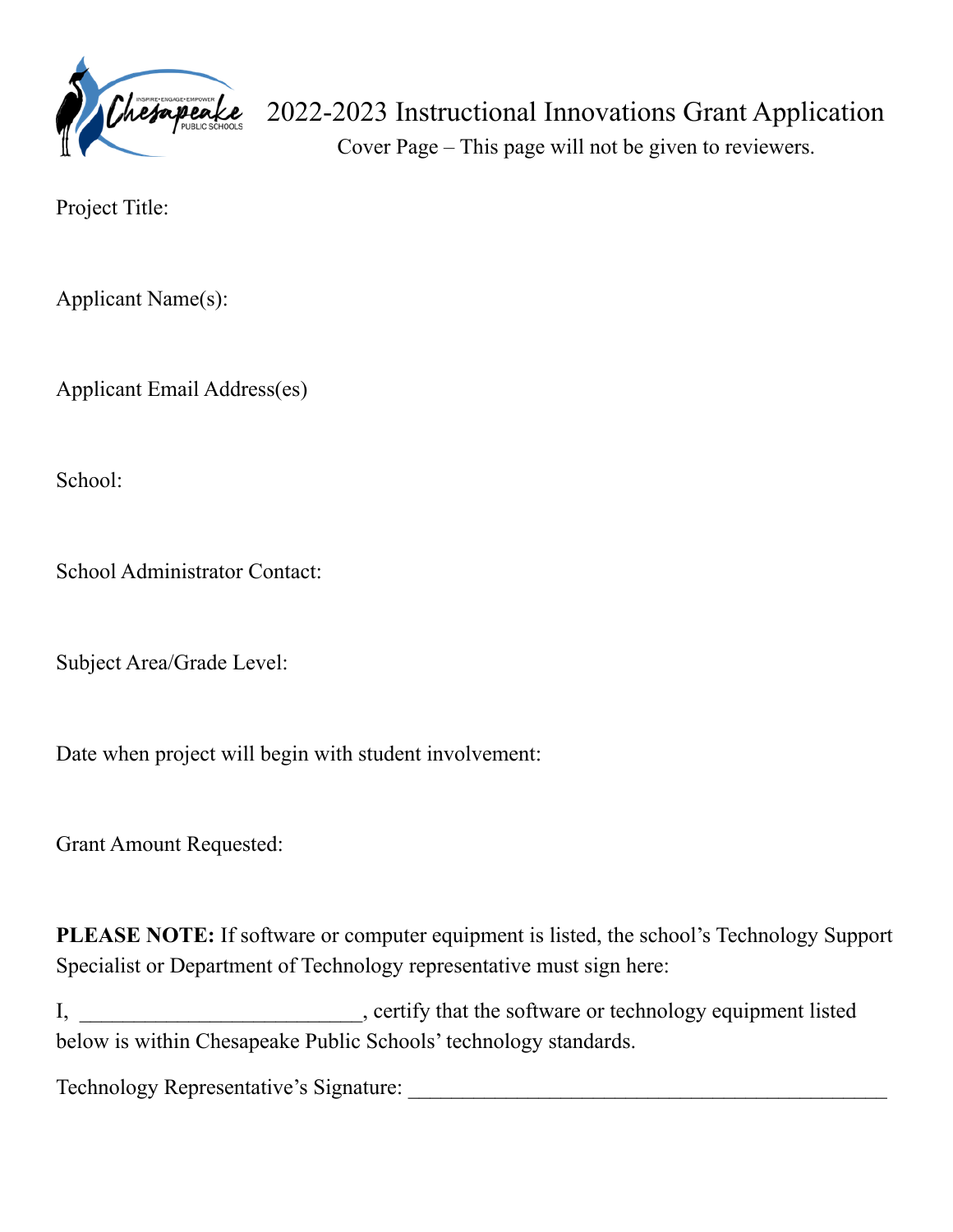

2022-2023 Instructional Innovations Grant Application

Project Title:

Please describe your project in 100 words or less:

Identify where the grant will primarily be used:

| Select | Grant Usage                      |
|--------|----------------------------------|
|        | <b>Individual Classroom</b>      |
|        | <b>Entire School Grade Level</b> |
|        | <b>School Department</b>         |
|        | School-Wide                      |

Identify the specific grade level/department/program for which the grant is designed:

Identify the student population that will be directly impacted (include any related data):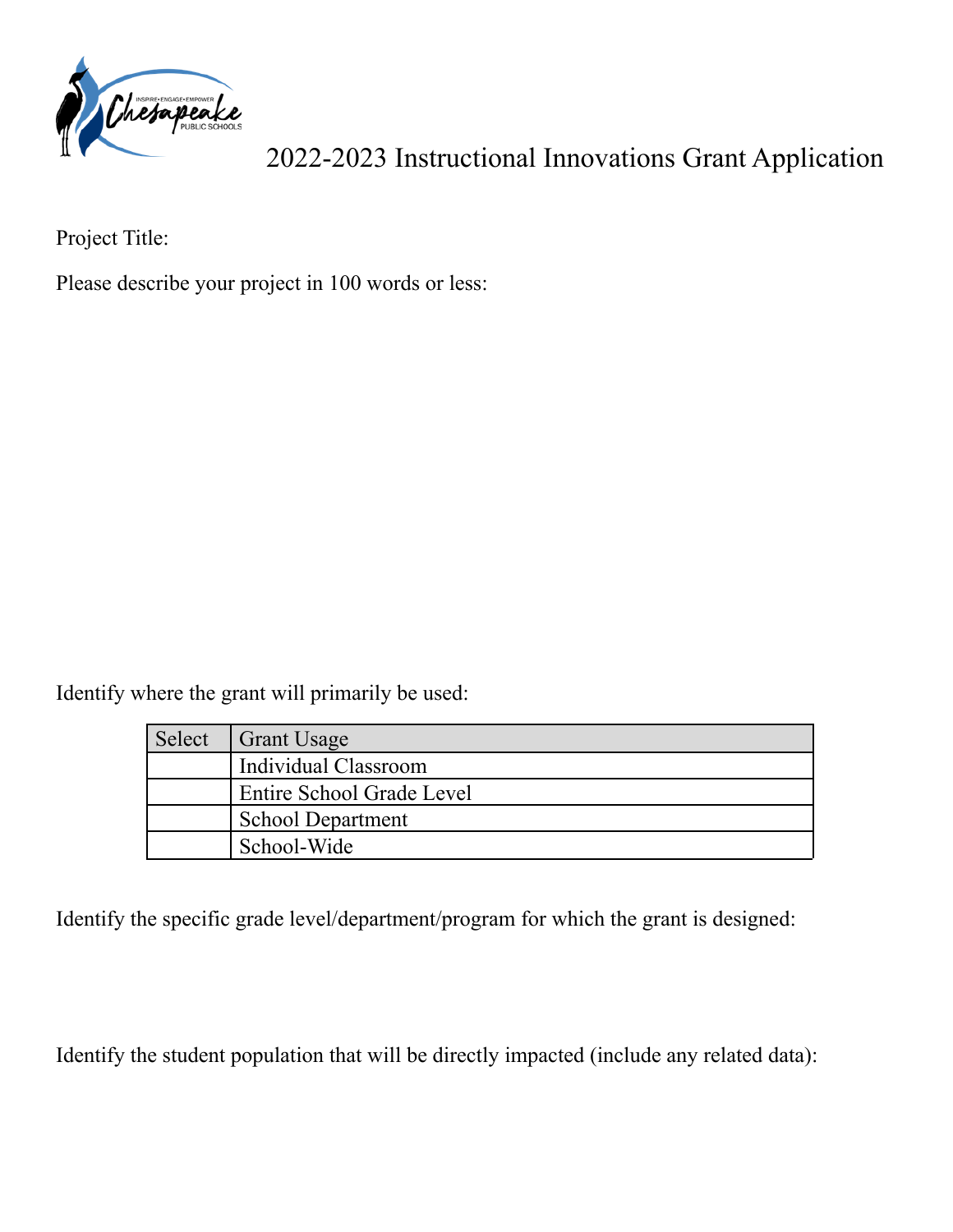I. **Alignment with Empower 2025 –** How does this grant relate to the school division's strategic plan? Select all that apply.

| Select | Empower 2025 Alignment                                |
|--------|-------------------------------------------------------|
|        | 1.1B - Social-Emotional Learning                      |
|        | $1.1C$ – Literacy Expectations                        |
|        | 1.1D – College and Career Readiness                   |
|        | $1.1E - 5C's$                                         |
|        | 1.1F – Computer Science SOLs                          |
|        | $1.1G - STEAM$                                        |
|        | 1.2A – High-Yield Strategies                          |
|        | 1.2B – Culturally-Relevant Practices                  |
|        | 1.2C – Project-Based Learning                         |
|        | $1.2E$ – Experiential Learning                        |
|        | 1.2F – Tiered Systems of Supports                     |
|        | 1.3A – Formative Feedback Tools                       |
|        | 1.3B – Performance-Based Assessments                  |
|        | 3.2A – Student Leadership Development (Co-Curricular) |
|        | 3.4A – Green Practices                                |
|        | 3.4B – Collaboration Spaces                           |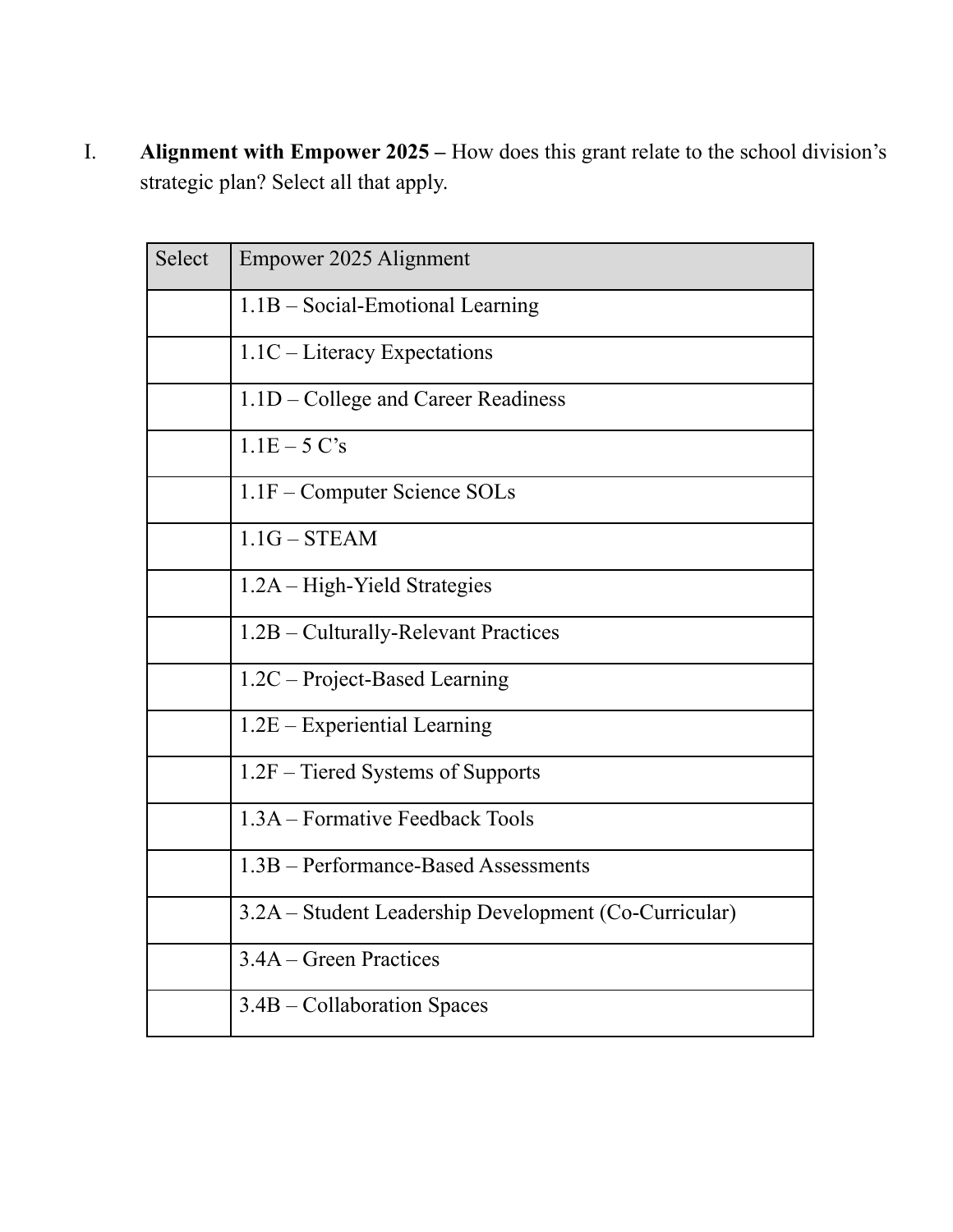II. **Need** – Why is this program needed?

III. **Creativity –** Describe how this program will enhance or create an engaging learning environment for students. Applicants should include how this will support the 5Cs and foster relevant learning experiences.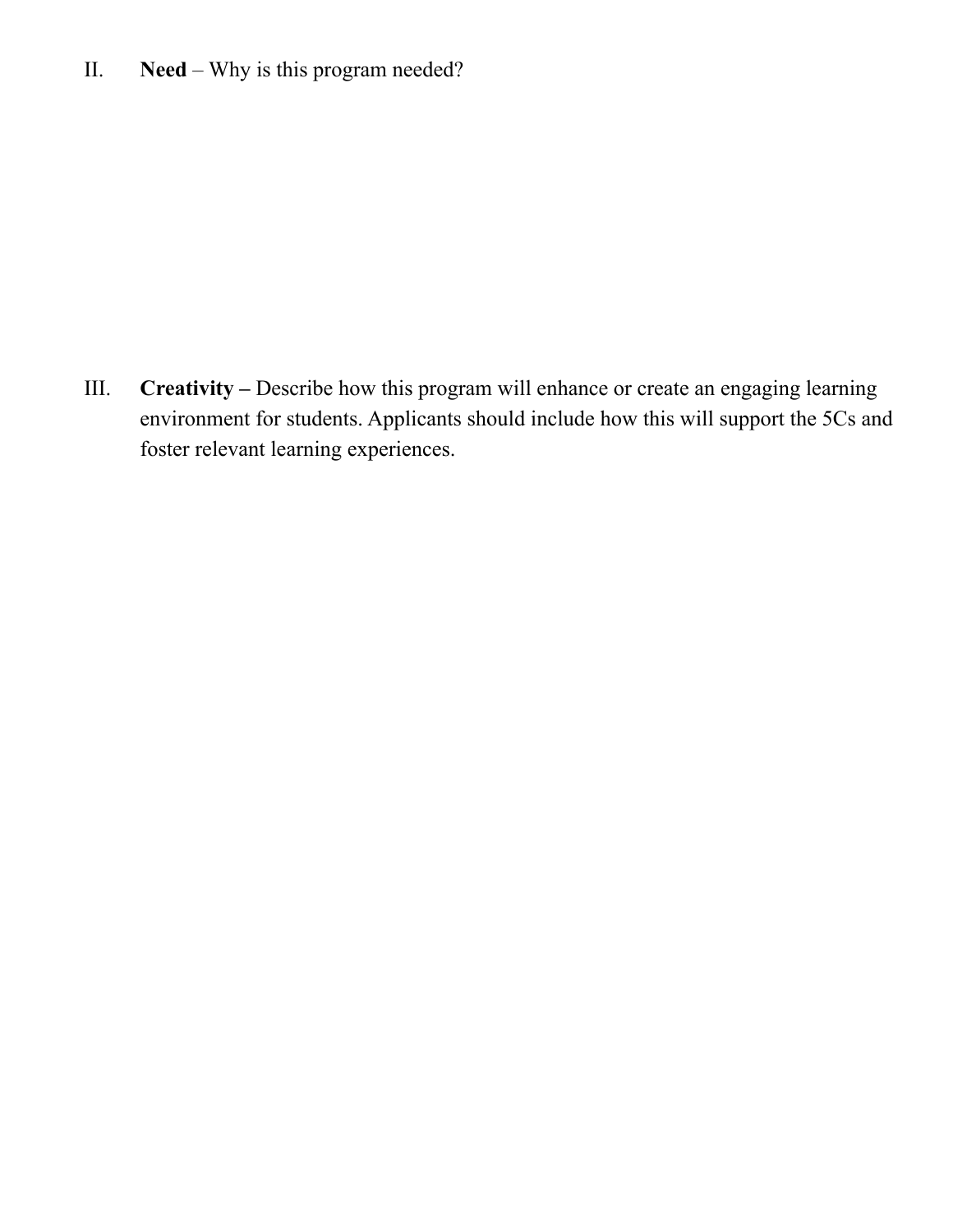IV. **Assessment –** Explain how the success of the grant will be determined.

V. **Project Implementation Timeline –** Explain the program timeline for implementation.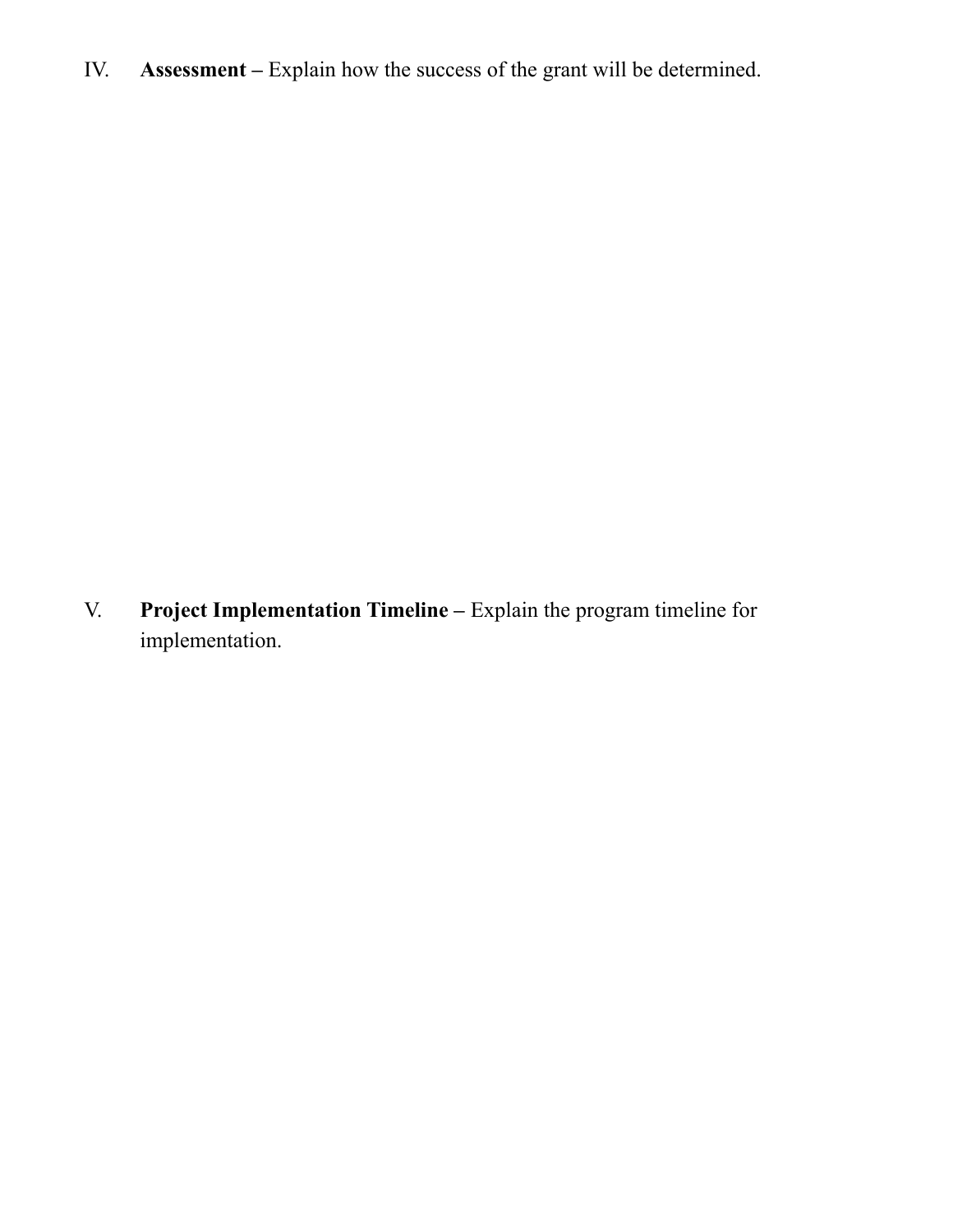

### 2022-2023 Instructional Innovations Grant Budget

| Types of Expenditures<br>(Materials/Supplies/Equipment) | Explain Use | Amount |
|---------------------------------------------------------|-------------|--------|
|                                                         |             |        |
|                                                         |             |        |
|                                                         |             |        |
|                                                         |             |        |

# TOTAL Materials/Supplies/Equipment \$

| <b>Miscellaneous Costs</b> | Explain Use | Amount |
|----------------------------|-------------|--------|
|                            |             |        |
|                            |             |        |

| <b>TOTAL Miscellaneous Costs</b> |  |
|----------------------------------|--|
| <b>TOTAL Amount Requested</b>    |  |
| TOTAL Requested (up to \$1500)   |  |

NOTE: If the expenses are greater than the amount requested, please name additional funding sources for the project here: